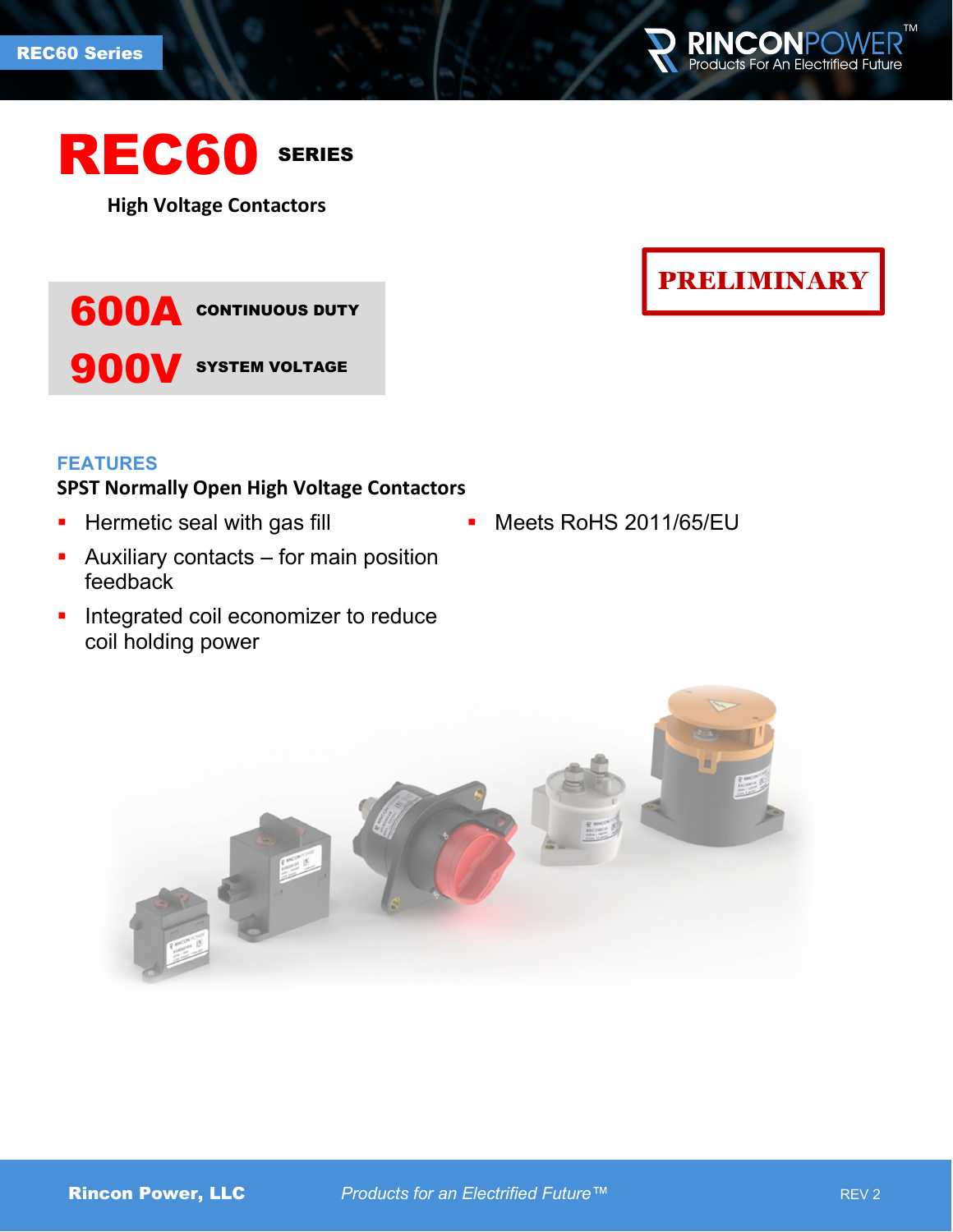

## **PERFORMANCE**

| <b>TABLE 1. SPECIFICATIONS</b>                      |                                            |  |
|-----------------------------------------------------|--------------------------------------------|--|
| <b>CHARACTERISTIC</b>                               | <b>MEASURE</b>                             |  |
| <b>Contact Arrangement</b>                          | Form X. SPST NO                            |  |
| Max Switching Voltage                               | 900 VDC                                    |  |
| Dielectric Withstand Voltage Across Open Contacts   | 3,500 VAC, 1 minute<br>3,500 VDC, 1 minute |  |
| Continuous Current (250mm <sup>2</sup> conductor)   | 600A                                       |  |
| <b>Overload Current</b><br>90 seconds<br>30 seconds | 1.000A<br>2.000A                           |  |
| Make and Break                                      | See table                                  |  |
|                                                     |                                            |  |
| Min Insulation Resistance                           | 1,000 Mohm @ 1,000V                        |  |
| Contact Voltage Drop (Max)                          | 50mV @ 100A                                |  |
| Operate Time (Max, incl bounce)                     | 40ms                                       |  |
| Release Time (Max)                                  | 12ms                                       |  |
| Shock - Functional, 1/2 Sine, 11ms                  | 20G                                        |  |
| Shock - Destructive, 1/2 Sine, 11ms                 | 50G                                        |  |
| <b>Operating Temperature</b>                        | $-40^{\circ}$ C to 85 $^{\circ}$ C         |  |
| Ingress Protection                                  | Exceeds IP69, (Hermetically sealed)        |  |
| Mechanical life                                     | 200.000                                    |  |
| <b>AUXILIARY CONTACTS</b>                           | <b>MEASURE</b>                             |  |
| <b>Contact Arrangement</b>                          | <b>SPST</b>                                |  |
| <b>Continuous Current</b>                           | 3A                                         |  |
| Minimum Current                                     | 100mA @ 8V                                 |  |
| <b>COIL</b>                                         | <b>MEASURE</b>                             |  |
| Nominal Voltage                                     | 24 VDC                                     |  |
| Pick-up Voltage (Max)                               | 18 VDC                                     |  |
| Drop-out Voltage (Min)                              | 12 VDC                                     |  |
| Inrush Current (Max)                                | 0.55A                                      |  |
| <b>Holding Current</b>                              | $0.13A$ @ 24 VDC                           |  |



## **TABLE 2. RESISTIVE LOAD SWITCHING (MAKE / BREAK DATA) CYCLES (1 cycle = 1 make + VOLTAGE CURRENT 1 break)**<br>450V **600A 1,000** 450V